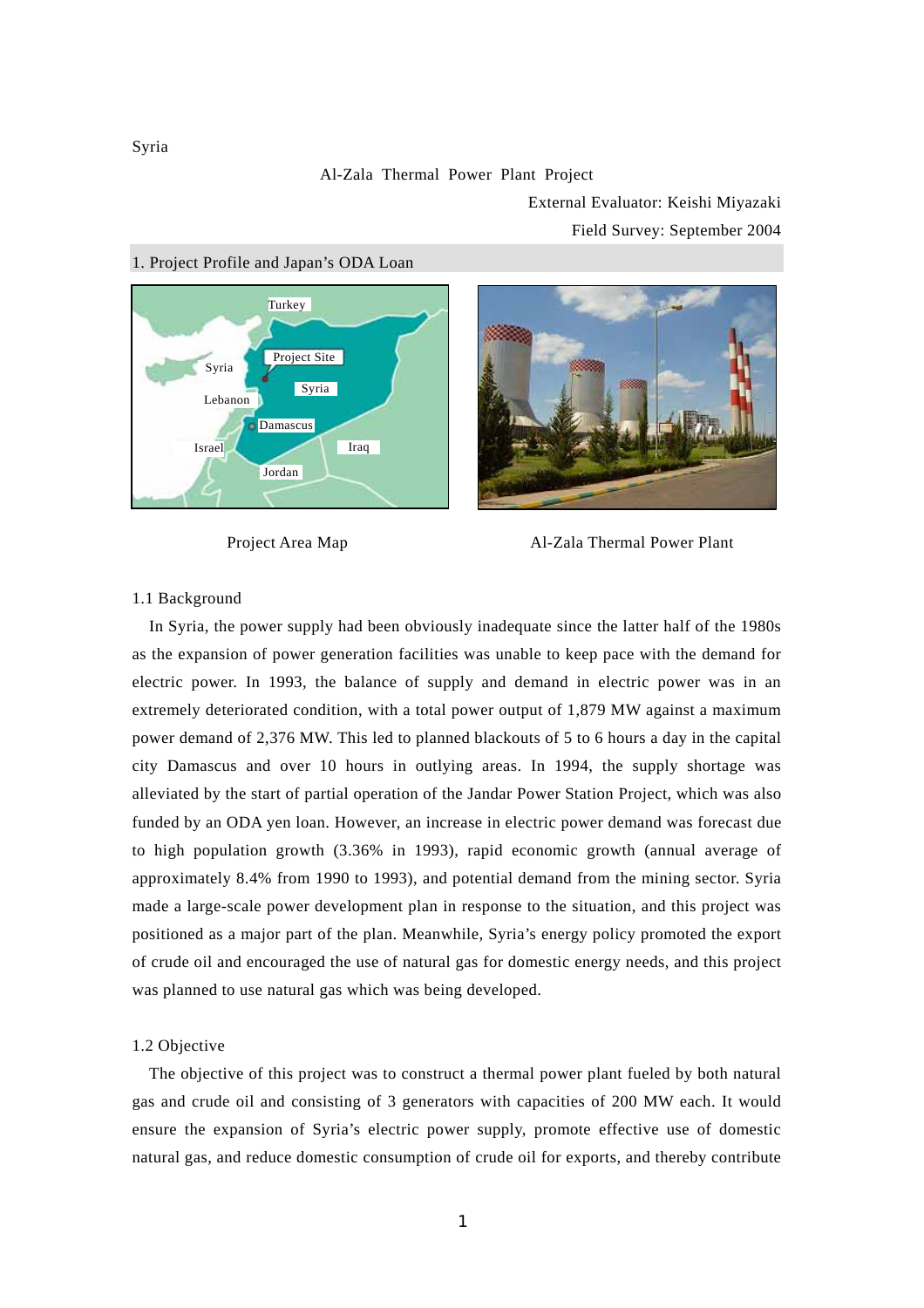to the country's economic growth and the improvement of Syria's international balance of payments through improving the investment climate in that country.

### 1.3 Borrower/Executing Agency

Syrian Arab Republic/Public Establishment of Electricity for Generation and Transmission (PEEGT)

| 1.4 Outline of Loan Agreement |                                   |                                           |  |  |
|-------------------------------|-----------------------------------|-------------------------------------------|--|--|
|                               | Loan Amount/Loan Disbursed Amount | 46,199 million yen/42,247 million yen     |  |  |
|                               | Exchange of Notes/Loan Agreement  | November 1995/December 1995               |  |  |
|                               | Terms and Conditions              |                                           |  |  |
|                               | -Interest Rate                    | Main Construction: 2.7<br>annually        |  |  |
|                               |                                   | Consultant: 2.3% annually                 |  |  |
|                               | -Repayment Period (Grace Period)  | $30$ years $(10$ years)                   |  |  |
|                               | -Procurement                      | General Untied                            |  |  |
|                               | <b>Final Disbursement Date</b>    | January 2003                              |  |  |
|                               | <b>Main Contractor</b>            | Mitsubishi Heavy Industries, Ltd. (Japan) |  |  |
|                               | <b>Consultant Contractor</b>      | Mott Ewbank Preece (UK)                   |  |  |
| Feasibility Study (F/S)       |                                   | <b>Syrian Government</b>                  |  |  |

# 2. Results and Evaluation

### 2.1 Relevance

# 2.1.1 Relevance of the Plan at the Time of Appraisal

In Syria's  $7<sup>th</sup>$  Electric Power Development Plan (1990-1995), the goal was to boost electric power generation capacity (on a facility capacity basis) to 5,320 MW (equivalent to the maximum electric power demand of Shikoku in 2003) by 2000 in response to the increase in demand for electric power. Moreover, Syria's energy policy promoted use of domestic natural gas to meet domestic energy demand and also promoted the export of crude oil. This project constructing a new power plant in the Al-Zala region of Syria promoted both the expansion of the electric power supply and the effective use of domestic natural gas, and thus was a project with high priority.

# 2.1.2 Relevance of the Plan at the Time of Evaluation

The current  $9<sup>th</sup>$  Electric Power Development Plan (2001-2005) aims to boost electric power generation capacity (on a facility capacity basis) to 7,643 MW by 2005 in order to meet future demand for electric power. Moreover, the current energy policy continues to support the increased production of domestic natural gas and the effective use of it for domestic industries, as well as the promotion of crude oil export. This project is consistent with the above-mentioned current policy and thus is a project with continuous importance.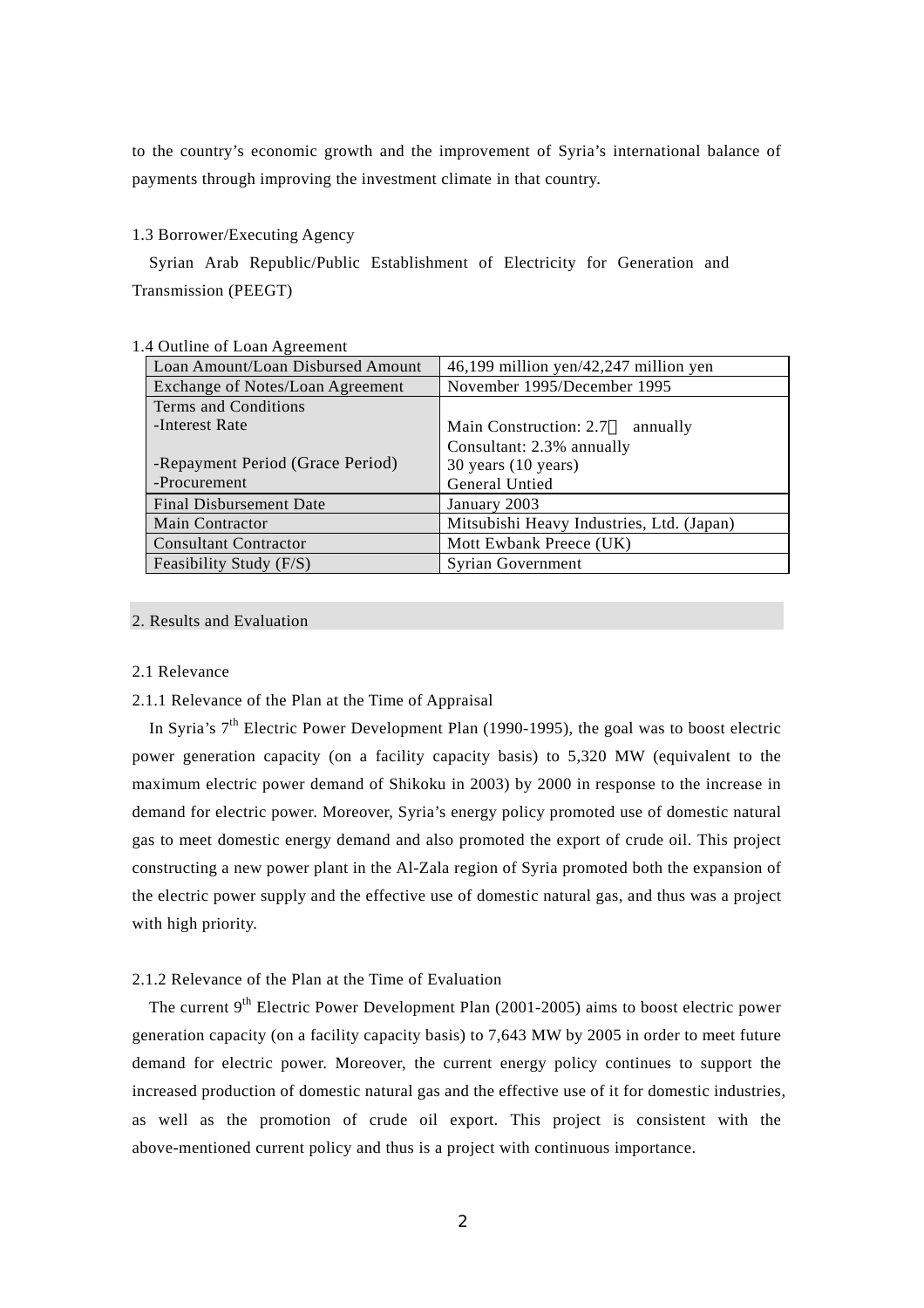### 2.2 Efficiency

Most of the output, project period, and project cost were largely in accordance with the plan set at the time of appraisal and some parts were even better than it. Thus the efficiency of the project's implementation is considered as high.

### 2.2.1 Output

The output planned at the time of appraisal is as follows.

(1) Power generation facility: 600 MW (200 MW x 3 generators)

(2) Transmission and substation facilities: 230 KV transmission lines, 34 km

The actual output was basically as planed, as follows.

(1) Power generation facility: 660 MW (220 MW x 3 generators)

The 10% increase in power generation capacity was made in response to a forecast for higher electric power demand due to economic growth after the appraisal.

(2) Transmission and substation facilities: As planned

#### 2.2.2 Project Period

Whereas the project period that was planned at the time of appraisal was December 1995 to August 1999 (45 months), the actual project period was December 1995 to June 2000 (55 months). The 10-month delay was due to (1) alterations in the design and additional construction to reinforce the foundation work in response to the raised risk rating of the selected project site in earthquake and disaster (4 months), and (2) the position changes of the plant which aim to avoid the effect of wind on the cooling tower. (3 months).

#### 2.2.3 Project Cost

Whereas the planned project cost was 58,854 million yen, the actual cost was 49,612 million yen. The major reason for the cost reduction was the effort to trim costs by efficient order through competitive bidding, etc.

#### 2.3 Effectiveness

As the Table 1 shows, the rate of facility utilization of the Al-Zala Power Plant after completion is high, and the plant steadily generates power. Thus, the effectiveness of the project is considered as high.

Table 1: Operational Effectiveness Indices of the Al-Zala Power Plant

|                         |            | 2001  | 2002  | 2003  | 2004* |
|-------------------------|------------|-------|-------|-------|-------|
| Maximum Output          | (MW)       | 660   | 660   | 660   | 660   |
| Electricity             |            |       |       |       |       |
| Production              |            | 3,291 | 4,089 | 3,792 | 2,499 |
|                         | (GWh/year) |       |       |       |       |
| Rate<br>of              | facility   |       |       |       |       |
| utilization             |            | 61    | 76    | 70    | 70    |
|                         | (% )       |       |       |       |       |
| Electric                | Thermal    | 38.3  | 38.9  | 36.6  | 37.1  |
| Efficiency (%)          |            |       |       |       |       |
| Internal                |            |       |       |       |       |
| <b>Consumption Rate</b> |            | 6.5   | 6.4   | 6.7   | 6.9   |
|                         | ( %)       |       |       |       |       |
| Stoppage                | Gen. 1     | 2,585 | 761   | 1,118 | 1,232 |
| Time                    | Gen. $2$   | 1,488 | 1,232 | 892   | 1,513 |
| (hours)                 | Gen. 3     | 924   | 1,513 | 1,042 | 237   |
|                         |            |       |       |       |       |

Source PEEGT

**Service Contract Contract Contract Contract Contract Contract Contract Contract Contract Contract Contract Cont** Note 1): 2004 data is from January through August.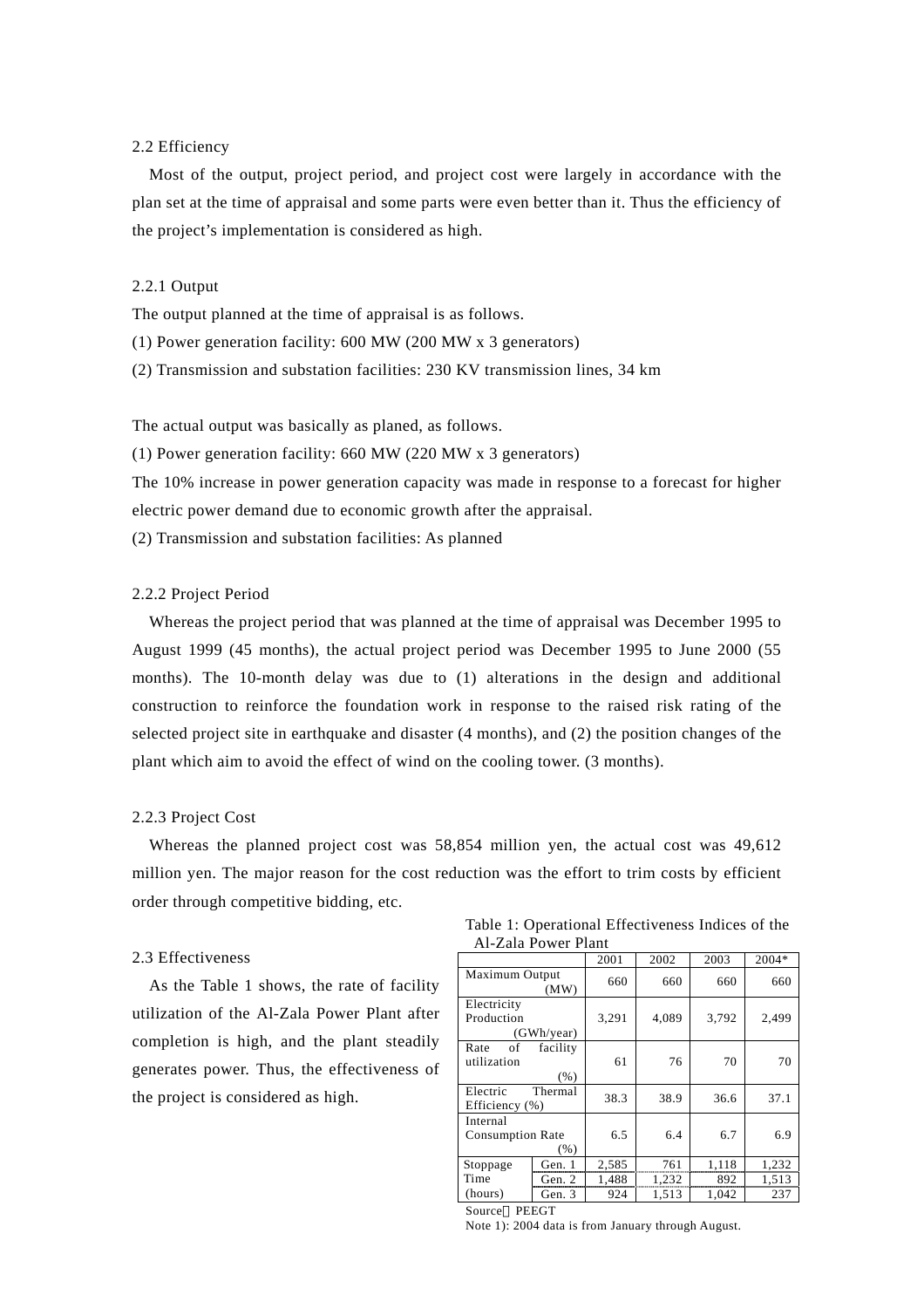# 2.3.1 Actual Operation of the Power Plant

The Al-Zala Power Plant began commercial operation in June 2000. Looking at the actual records from 2001 through 2003 (figures from January through August 2004 are included for reference only), the maximum output was maintained at 660 MW which was the facility capacity. The electricity production<sup>1</sup> and the rate of facility utilization were stable, with an electricity production of 3,291 GWh/year to 4,089 GWh/year (3,724 GWh/year on average) and a rate of facility utilization of 61% to 76% (69% on average). The rate of facility utilization for 2001 was less than 70%, but this was due to restrictions placed on the electric power grid operations by Syria's PEEGT. In short, PEEGT oversees the operations and the periodic inspection plans of 11 power plants nationwide including Al-Zala Power Plant, and PEEGT's central supply command office decides the daily amount of power to be generated by each power plant, while monitoring electric power demand in Syria. The system is such that the amount of power generated by the Al-Zala Power Plant is also determined by order of PEEGT's central supply command office. For this reason, the rate of facility utilization of the Al-Zala Power Plant is less than 70% in some years. The plant maintains a thermal efficiency rate on par with that of thermal power plants in developed countries, with an electric thermal efficiency of 38% on average and an internal consumption rate of 6.6% on average.<sup>2</sup> The stoppage time is affected by the periodic inspection schedule and the amount of daily power production ordered by the central supply command office for each power plant, but each year the stoppage time has been declining little be little.

#### 2.3.2 Effective Use of Domestic Natural Gas

 $\overline{a}$ 

It was expected that the Al-Zala Power Plant would use both natural gas and crude oil as fuel and that domestic natural gas would be effectively used. One of the goals of the project was to meet over 50% of the plant's fuel needs with natural gas, and the goal has nearly been achieved, with a 66% natural gas usage rate in 2002 and a 46% usage rate in 2003. Natural gas is supplied in Syria through a system in which PEEGT and the gas companies confer and decide the total amount of natural gas<sup>3</sup> to be supplied for power generation purposes, with consideration to the balance of demand from the power generation sector with other domestic demand, and then the amount of natural gas supplied to each power plant is determined according to the plant's priority. Consequently, there are years when the natural gas usage rate of Al-Zala Power Plant is less than 50%. Furthermore, Syria is continuously promoting development of natural gas fields, and the plan is to meet 70% of electric power generation

<sup>&</sup>lt;sup>1</sup> The electricity production is the total generator output minus the amount of electric power consumed within the power plant.

The electric thermal efficiency of thermal power plants in 2002 in Japan (Tokyo Electric Power Company) was 40.4%, the US 33.1%, Great Britain 36.1%, and Italy 39.8% (source: Tokyo Electric Power Company website). 3

<sup>&</sup>lt;sup>3</sup> Whereas the total natural gas supply in Syria is 16 million cubic meters/day, the amount of natural gas supplied to PEEGT is 10 million cubic meters/day. So, 62.5% of the total natural gas supplied is allocated to the electric power industry. Of this, supply to Al-Zala Power Plant is 1.6 million cubic meters/day.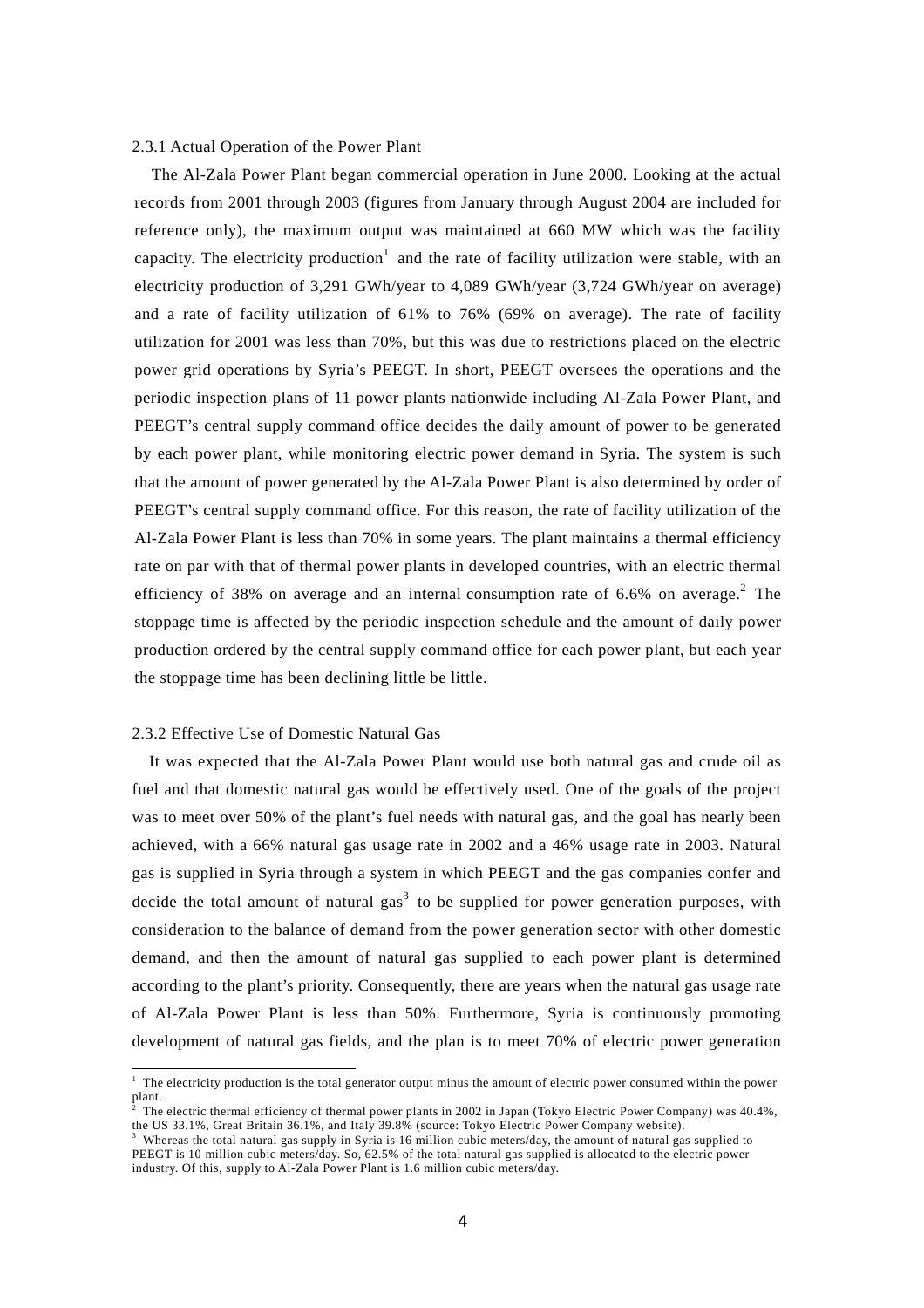needs with natural gas in 2020

#### 2.3.3 Recalculation of Financial Internal Rate of Return (FIRR)

The financial internal rate of return (FIRR) at the time of appraisal was 10.8%. This was calculated taking as expenses the construction expense, fuel expense, and operation, maintenance, and management expense and taking as a benefit the income from electricity sales through this project. The project life was set at 25 years from the start of operation. When FIRR was recalculated for this evaluation using the same conditions, the result was 20.6%. The reason why the recalculated FIRR was higher than the FIRR at the time of appraisal is that the benefit increased due to an 80% rise in the end users' unit cost in 2002 (from 0.8 SP/KWh to 1.44 SP/KWh (approximately 8.5 yen/KWh to 15.2 yen/KWh)).

#### 2.4 Impact

 $\overline{a}$ 

### 2.4.1 Improvement of Investment Climate and Economic Growth in Syria

Through this power plant, this project contributed approximately 9% (660 MW) to Syria's total facilities capacity for power generation (7,332 MW (approximately 3.2% of Japan's facility capacity<sup>4</sup>)). If two other ODA loan projects are included (Banias Thermal Power Plant (generators 3 and 4)<sup>5</sup> and Jandar Thermal Power Plant<sup>6</sup>), then the contribution is 26% (1,905) MW). Moreover, this project contributed approximately 14% (3,792 GWh/year) to Syria's electricity production in 2003 (27,487 GWh/year (approximately 2.9% of Japan's electricity production<sup>7</sup>)). If the two other ODA loan projects are included, the contribution to electricity production is approximately 38% (10,442 GWh/year). The beneficiary population, extrapolated from Syria's electricity consumption per person (which was 1,386 KWh/year in 2000), is approximately 2.74 million persons for this project alone and approximately 7.53 million persons for the three ODA loan projects combined (Syria's total population is approximately 18 million persons.)

<sup>4</sup> Japan's facility capacity for electric power generation (FY2000) is 228,580 MW total, with 195,630 MW from the 10 ordinary electric power companies and 32,950 MW from the 56 wholesale electric companies (source: website of Japan's Agency for Natural Resources and Energy).<br>
<sup>5</sup> Panies Thermal Power Plant Expansion Br

Banias Thermal Power Plant Expansion Project (completed in 1989)

 $6$  Jandar Power Station Project (completed in 1997)

<sup>7</sup> Japan's electricity production (FY2000) is 939,600 GWh/year (source: website of Japan's Agency for Natural Resources and Energy).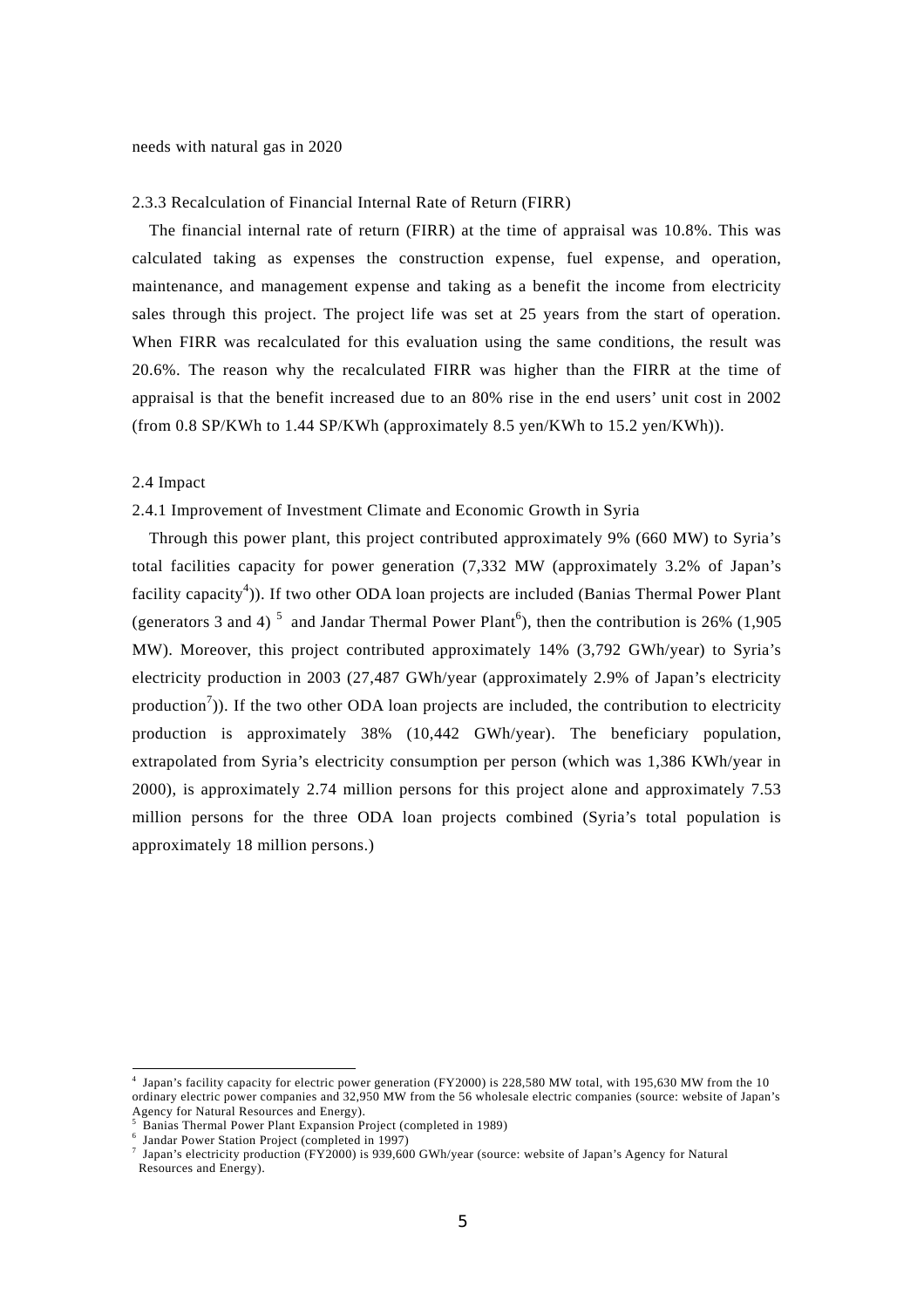

Figure 1: Contribution by 3 ODA Loan Projects Figure 2: Contribution by 3 ODA Loan Projects

From 1995 through 2002, the foreign direct investment (FDI) in Syria increased from \$1 billion to \$2.25 billion. The real growth rate of the GDP averaged 3.8% annually from 1995 through 2003, increasing from \$16.5 billion to \$21.5 billion. It is assumed that contributions to Syria's electric power sector by ODA projects including this project brought about improvement of the country's investment climate and economic growth.

#### 2.4.2 Improvement of International Balance of Payments

There was a recognizable, positive effect on Syria's international balance of payments due to this project. Foreign currency was acquired through sale of crude oil that became available for export due to use of natural gas at the Al-Zala Thermal Power Generation Plant, and trial calculations show that the foreign currency acquired amounts to an estimated 4.15 billion yen in the four years from 2001 to 2004.

### 2.4.3 Environmental Impact

Both the exhaust gas and the discharged water from the Al-Zala Power Plant meet Syria's standards for waste discharge (Table 2). Furthermore, in this project there was no relocation of residents accompanying site acquisition.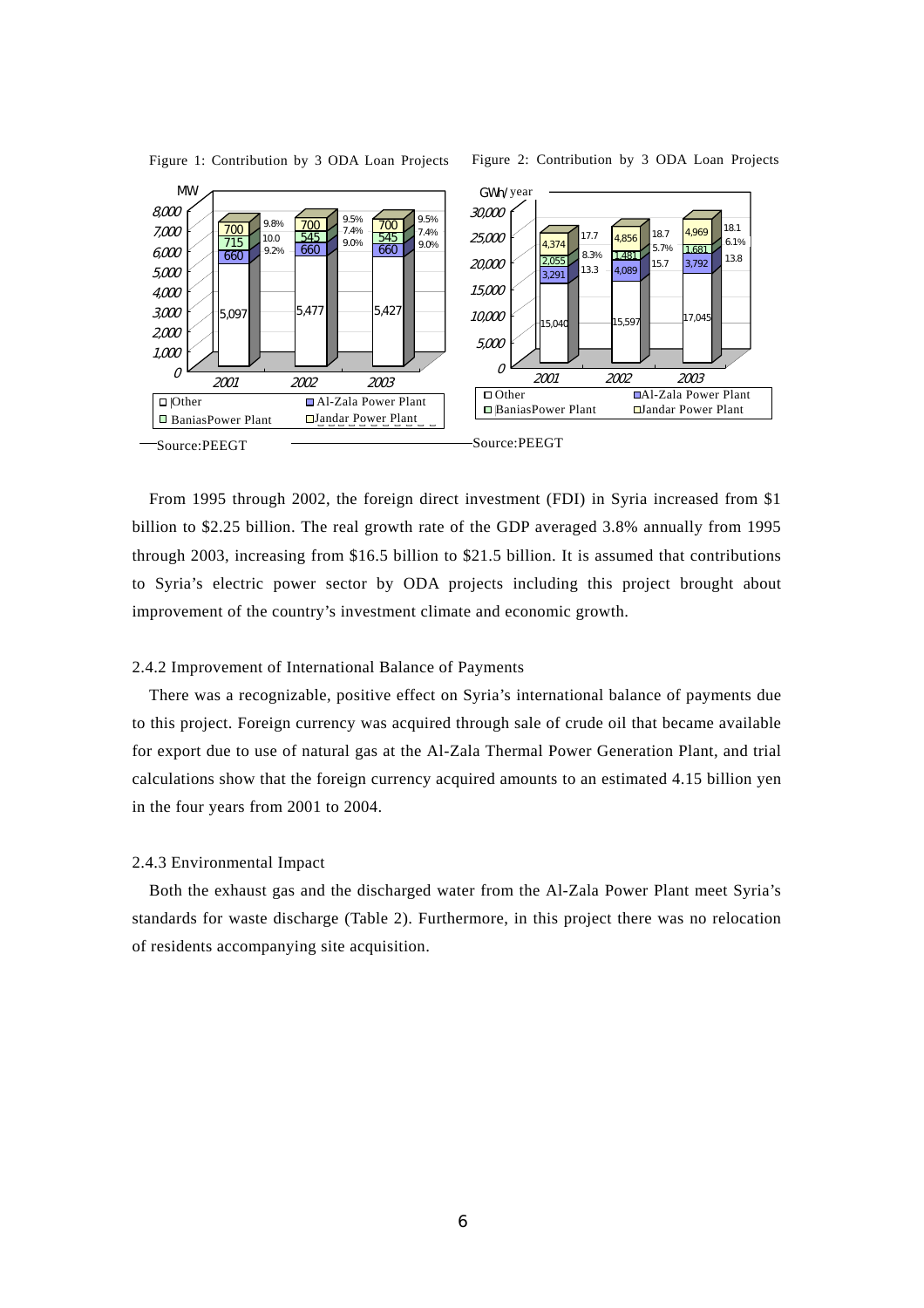|                                |         | 2002       |       | 2003       |       | 2004       |       | Syria's Discharge                             |
|--------------------------------|---------|------------|-------|------------|-------|------------|-------|-----------------------------------------------|
|                                |         |            |       |            |       |            |       | Standards                                     |
| <b>Exhaust Gas</b>             |         |            |       |            |       |            |       | (unit: $mg/m^3$ )                             |
|                                |         | NOx        | SOX   | NOx        | SOX   | NOx        | SOX   |                                               |
| Generator 1                    | maximum | 176        | 1.848 | 194        | 2.341 | 200        | 2.188 | $NOx$ :                                       |
|                                | average | 139        | 1.128 | 152        | 1.179 | 151        | 1.218 | $300 - 3,000$ mg/m <sup>3</sup>               |
| Generator 2                    | maximum | 191        | 1.073 | 184        | 2.367 | 196        | 2.538 | $SOx$ :                                       |
|                                | average | 78         | 435   | 127        | 960   | 136        | 1.519 | $1,000~3,000$ mg/m <sup>3</sup>               |
|                                | maximum | 160        | 2.182 | 198        | 2,361 | 204        | 2.128 | standards<br>These                            |
| Generator 3                    | average | 148        | 1,298 | 146        | 1,368 | 153        | 1.112 | apply to all general<br>industrial facilities |
| Waste Water<br>(unit: $mg/l$ ) |         |            |       |            |       |            |       |                                               |
|                                |         | <b>BOD</b> |       | <b>BOD</b> |       | <b>BOD</b> |       |                                               |
| Post-treatment                 | maximum | 17         |       |            | 16    | 15         |       | BOD:<br>maximum                               |
| waste water                    | average | 8.5        |       | 7          |       | 6          |       | $40 \text{ mg/l}$                             |

Table 2: Exhaust Gas and Discharged Water from Al-Zala Power Plant

Source: PEEGT

Note 1) In Syria, the only discharge standards for NOx and SOx are those for all general industrial facilities, which are as shown above. There are no exhaust gas standards established particularly for thermal power plants. For that reason, for the comparison with standards for general industrial facilities in this evaluation, an evaluation of exhaust gas from this project's facility was conducted.

Note 2): The standard for discharged water is the maximum standard level for water discharged to lakes, marshes, and rivers.

Note 3): BOD is an acronym for "biochemical oxygen demand." It is an index that indicates the level of organic contamination in river water, and it is the amount of oxygen consumed when organic substances in the water are decomposed through oxidation by microorganisms within a certain time and at a certain temperature. The higher the BOD, the more organic matter and the more contamination there is.

#### 2.5 Sustainability

2.5.1 Executing Agency

#### 2.5.1.1 Technical Capacity

Staff at the Al-Zala Power Plant receives technical training overseas and at the training center in Syria that was built with grant aid from the Japanese Government. Moreover, there are no technical problems in the operation and management of this power plant because the power generation equipment that it uses is from the same manufacturer as the equipment used at other power plants in Syria and the necessary skills and techniques have been accumulated for its operation and management.

### 2.5.1.2 Operation and Maintenance System

Syria's Public Establishment of Electricity for Generation and Transmission (PEEGT), which is the executing agency for this project, is a government-run power generation and transmission company with 11 power plants under its management. The direct operation and management of the Al-Zala Power Plant is carried out by its staff of 637 persons.

While the 11 power plants under PEEGT's umbrella are independent companies in their own right, operated as power companies (public corporations) with considerable authority in operation and management, budget, and personnel, etc., the PEEGT headquarters is in charge of the overall electric generation plan, supply management, research and development,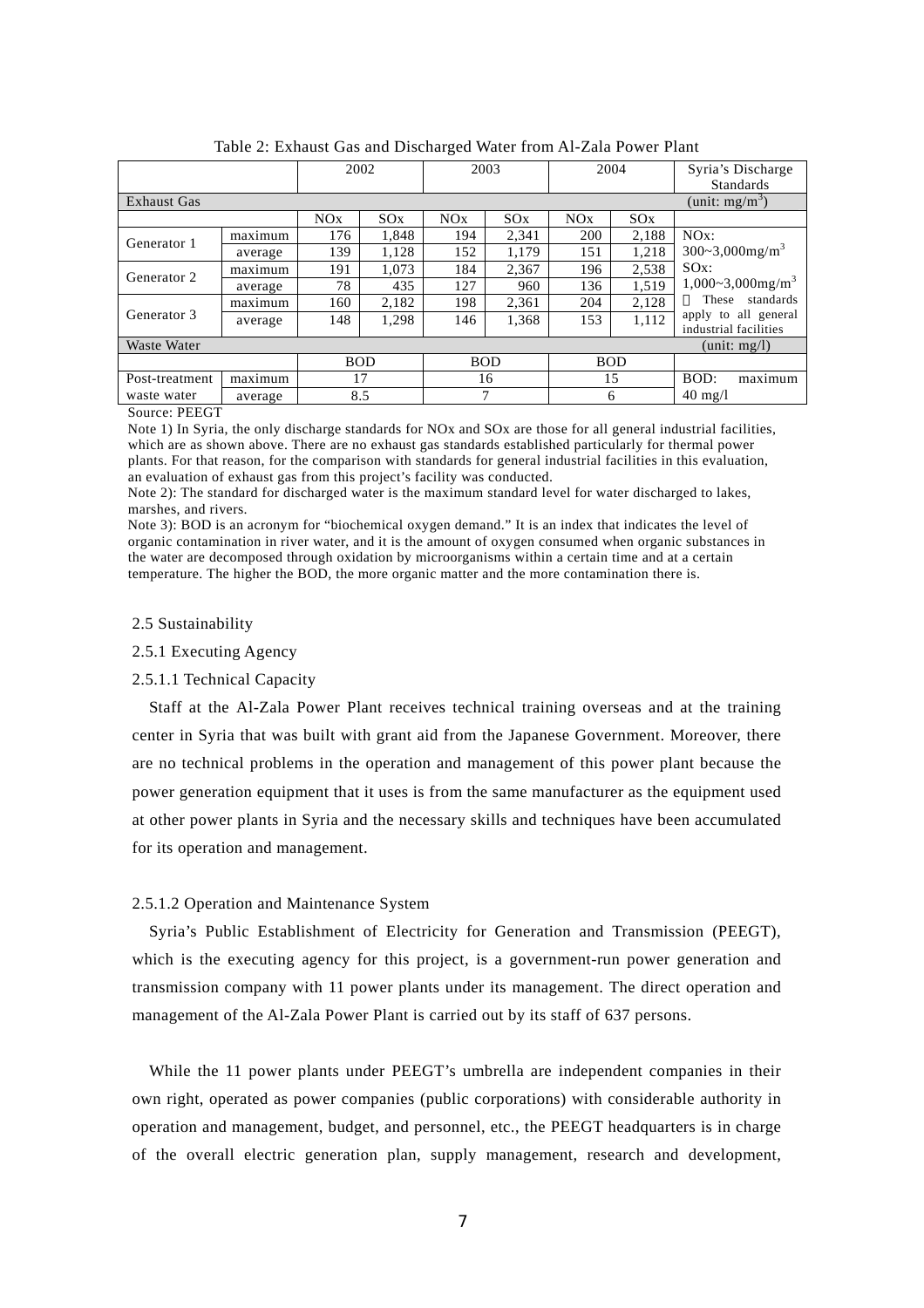training, budget allocation and adjustment for each power plant, and site operations for the transmission sector. Syria's Public Establishment for Distribution & Exploitation of Electrical Energy (PEDEEE) is in charge of power distribution.<sup>8</sup>



Fig. 3: PEEGT Organizational Chart

PEEGT is also actively taking measures for the environment. In 2004, PEEGT newly established in its headquarters a Central Inspection Department equipped with environmental measurement devices. This department works in cooperation with environmental monitoring bodies in power plants under PEEGT to strengthen measurement of discharge from the power plants and environmental studies on the surrounding environment

#### 2.5.1.3 Financial Status

 $\overline{a}$ 

Each power company including the Al-Zala Power Plant makes a budget request and receives an allocation from the government through the PEEGT headquarters based on each power company's annual plan. Incentives based on each power company's business performance have been introduced, and they include expansion of budget limits and additional special budgets for parts procurement and training.

<sup>&</sup>lt;sup>8</sup> In 1994, Syria's former electric power public corporation was split into PEEGT, which is in charge of power generation and transmission, and PEDEEE, which is in charge of power distribution.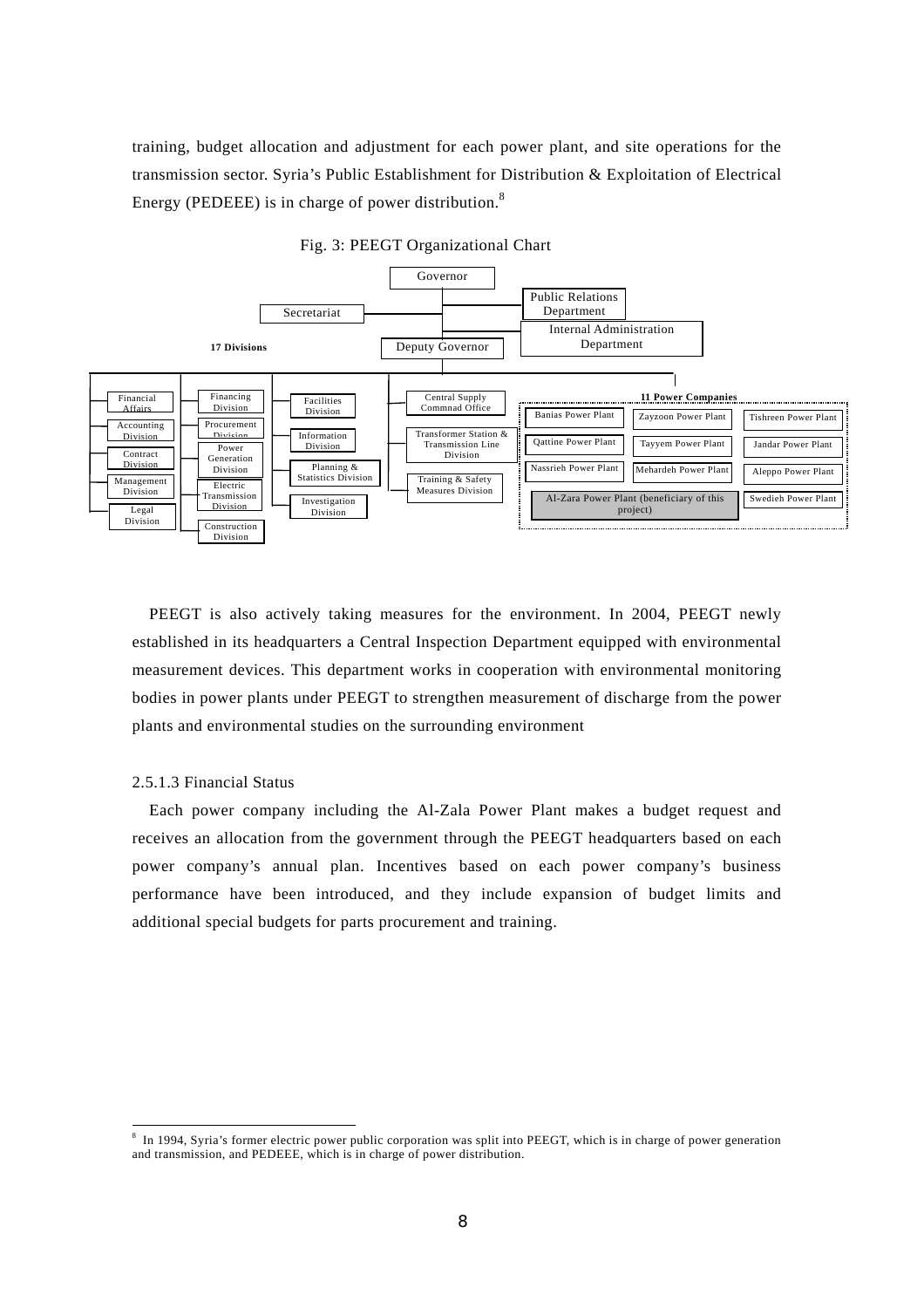#### (unit: 1,000 Syrian pounds) 2001 2002 2003 Al-Zala PEEGT Al-Zala PEEGT Al-Zala PEEGT Personnel Expense 47,122 1,014,795 71,888 1,113,472 87,026 1,403,675<br>Production Cost 1,153,287 10,007,240 1,320,522 8,950,875 1,325,902 9,375,918 Production Cost 1,153,287 10,007,240 1,320,522 8,950,875 1,325,902 Non-Personnel Expenses 17,383 263,809 24,649 319,820 22,030 283,378 Depreciation, Public Dues, etc. 1,122,544 13,099,217 1,249,157 14,885,682 1,050,006 9,295,721 Total 2,340,336 24,385,061 2,666,216 25,269,849 2,484,964 20,358,692

# Table 3: Budgets of Al-Zala Power Plant and PEEGT Overall

Source: PEEGT

Note 1): Fuel expense and parts' cost is included in production cost

Electricity fees in Syria are kept lower than the cost of producing the electricity as a matter of policy. Up to 2002, whereas it cost 1.7 Syrian pounds to produce 1 KWh, the average fee charged was 0.8 Syrian pounds per 1 KWh. The loss was subsidized by the government. To improve this situation, the Syrian Government reviewed the electricity fee system, and currently the cost of electricity stands at 1.44 Syrian pounds per 1 KWh.

## 2.5.2 Operation and Maintenance Status

Daily, periodic, and preventive inspections are being implemented based on the manual at the Al-Zala Power Plant. Operation and maintenance are being carried out with technical advice received from the contractor where it is necessary. Maintenance reports that include photos are written in detail and are kept for future reference, and so operation and maintenance are being conducted appropriately with no problem. The Al-Zala Power Plant is scheduled for an overhaul in 2006, and currently the implementation plan is being prepared, including a list of parts that require replacement and an overhaul schedule.

3. Feedback

3.1 Lessons Learned None

3.2 Recommendations None